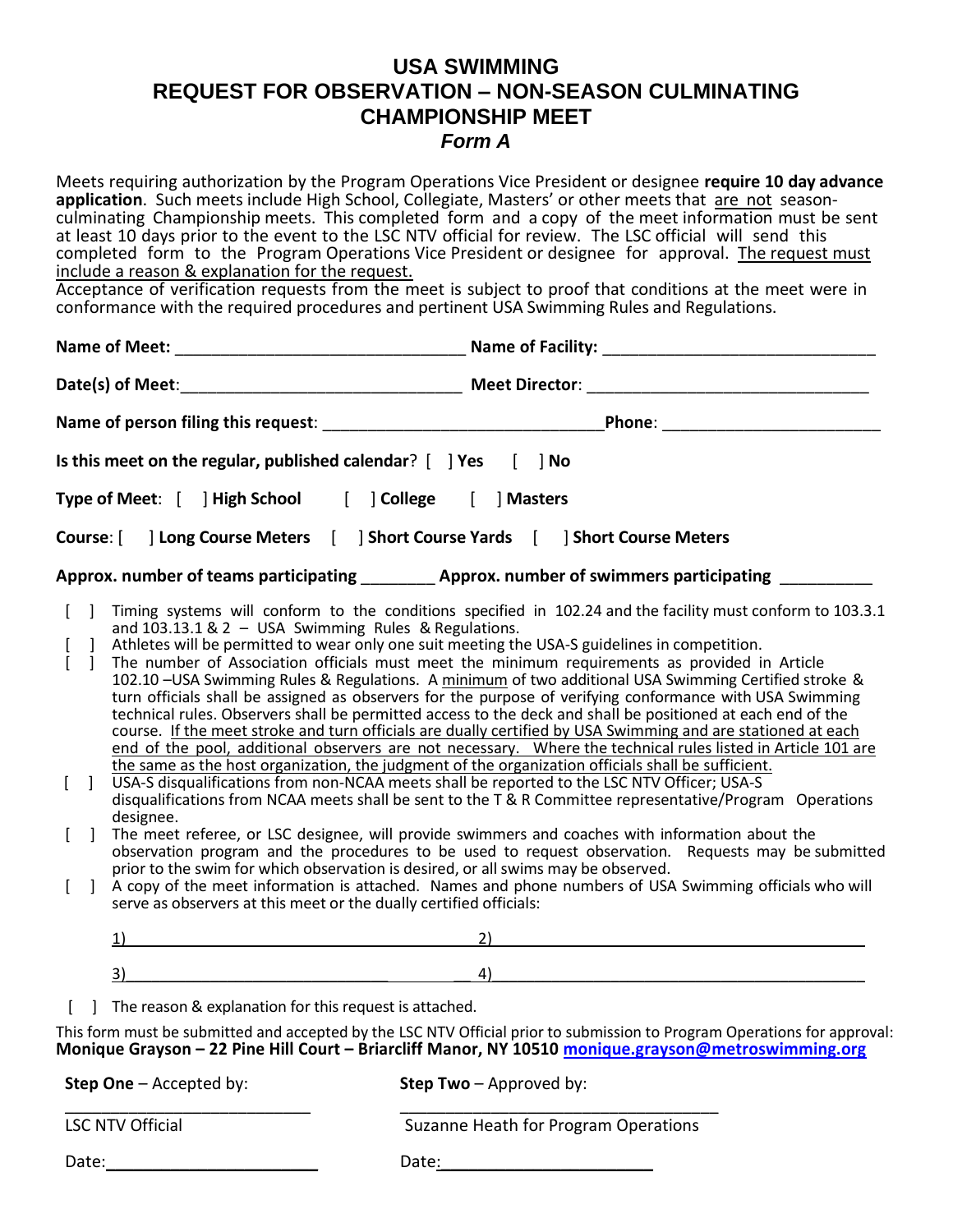# **LOCAL SWIMMING COMMITTEE REQUEST FOR OBSERVATION – SEASON-CULMINATING CHAMPIONSHIP MEET**

#### *Form B*

This form is used to request authorization for observation of swims at High School, Collegiate, Masters or other association season-culminating Championship meets. Observation requests for meets that are not season-culminating Championship(s) must be made on Request for Observation Form A.

#### **Application Requirements**:

- 1) Timing systems must comply with conditions outlined in 102.24 and the facility must comply with 103.31 and 103.13.1 & .2 – USA Swimming Rules & Regulations.
- 2) Athletes will be permitted to wear only one suit meeting the USA-S guidelines in competition.
- 3) Officiating:

a) The number of Association officials must meet the minimum requirements as provided in Article 102.10 USA Swimming Rules & Regulations. If the association stroke and turn officials are also certified by USA-S and are stationed at each end of the pool, no additional observers are necessary. Officials may note compliance with USA Swimming Technical Rules only for those swimmers requesting observation, or the entire meet may be observed. b) Or, a minimum of two USA Swimming certified officials shall be assigned, one at each end of the pool, to verify compliance with USA Swimming Rules for those swims requested to be observed.

c) Where the technical rules as listed in Article 101 are the same as the host organization, the judgment of the organization officials shall be sufficient.

d) The designated USA Swimming certified official must verify compliance with applicable rules and procedures, and shall forward any proof of times requests and final results for non-NCAA meets to the LSC NTV official.

e) Disqualifications for USA-S violations from NCAA meets shall be reported to the T & R committee representative/

Program Operations designee; disqualifications from non-NCAA meets shall be reported to the LSC NTV Officer.

#### 4) Proof of Times Requests:

a) If an athlete's USA-S ID # or full legal name and birth date is included in the electronic meet results, no individual request for data entry into the SWIMS system should be necessary. The LSC NTV official or SWIMS data officer shall enter times for any such athlete into SWIMS.

b) If the above data is not included in the electronic results, individual requests for times may be required by the LSC NTV official where the meet took place.

Name of Meet:  $\qquad \qquad \qquad$  Date(s):

#### **Name of Facility and City**

By signing below, the Meet Referee or Meet Director verifies the following:

Check one of the options listed below, and complete the remainder of this section.

- [ ] This meet will be observed in its entirety, exclusively by USA Swimming Officials, according to staffing guidelines specified in USA Swimming Rules & Regulations.
- [ ] This meet will be officiated exclusively by USA Swimming officials, but due to the limited number of verification requests expected, only swims specifically requested in advance will be observed for compliance with USA Swimming Rules.
- [ ] This meet will be officiated by the proper number of Association officials and also observed by a minimum of two assigned USA Swimming Stroke & Turn certified officials, one at each end of the competition course, in compliance with USA Swimming Rules**.**

**Names of currently certified USA Swimming officials who will officiate at the meet:**

| -<br>-- |  |
|---------|--|

**Name of Meet Referee Phone:** 

**This form must be received by the designated person in the LSC at least 10 days prior to the meet. Monique Grayson – 22 Pine Hill Court – Briarcliff Manor, NY 10510 – [monique.grayson@metroswimming.org](mailto:monique.grayson@metroswimming.org)**

#### **Approved:** \_\_\_\_\_\_\_\_\_\_\_\_\_\_\_\_\_\_\_\_\_\_ \_\_ (LSC NTV Official)

Please send copy or provide list of authorized meets electronically to Program Operations' designee.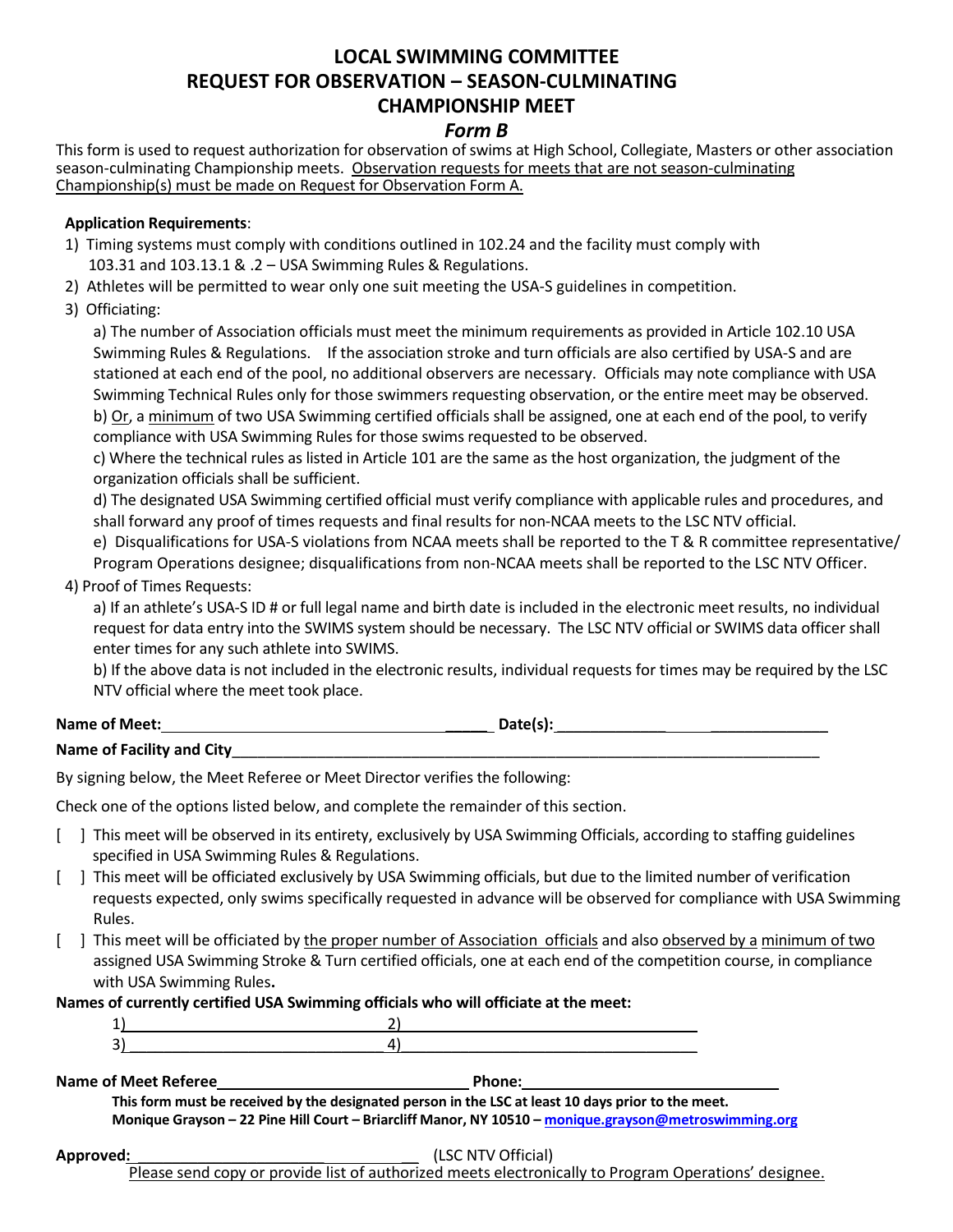### **HIGH SCHOOL REQUEST FOR ELECTRONIC LOADING** *Form C*

USA Swimming Team

Name\_\_\_\_\_\_\_\_\_\_\_\_\_\_\_\_\_\_\_\_\_\_\_\_\_\_\_\_\_\_\_\_\_\_\_\_\_\_\_\_\_\_\_\_\_\_\_ Meet

Name\_\_\_\_\_\_\_\_\_\_\_\_\_\_\_\_\_\_\_\_\_\_\_\_\_\_\_\_\_\_\_\_\_\_\_\_\_\_\_\_\_\_\_\_\_\_\_\_\_\_\_\_\_\_\_\_\_\_\_\_\_

First Day of Meet\_\_\_\_\_\_\_\_\_\_\_\_\_\_\_\_\_\_\_\_\_\_\_\_\_\_\_\_\_\_\_\_

Please enter the following data into the electronic meet results for loading into SWIMS if it is not included in the computer already:

### **ATHLETE ROSTER – FULL LEGAL NAMES ONLY**

| <b>LAST NAME</b> | <b>FIRST NAME</b> | $\overline{M}$ | <b>DOB</b> | <b>HIGH SCHOOL</b> |
|------------------|-------------------|----------------|------------|--------------------|
|                  |                   |                |            |                    |
|                  |                   |                |            |                    |
|                  |                   |                |            |                    |
|                  |                   |                |            |                    |
|                  |                   |                |            |                    |
|                  |                   |                |            |                    |
|                  |                   |                |            |                    |
|                  |                   |                |            |                    |
|                  |                   |                |            |                    |
|                  |                   |                |            |                    |
|                  |                   |                |            |                    |
|                  |                   |                |            |                    |
|                  |                   |                |            |                    |
|                  |                   |                |            |                    |
|                  |                   |                |            |                    |
|                  |                   |                |            |                    |
|                  |                   |                |            |                    |
|                  |                   |                |            |                    |
|                  |                   |                |            |                    |
|                  |                   |                |            |                    |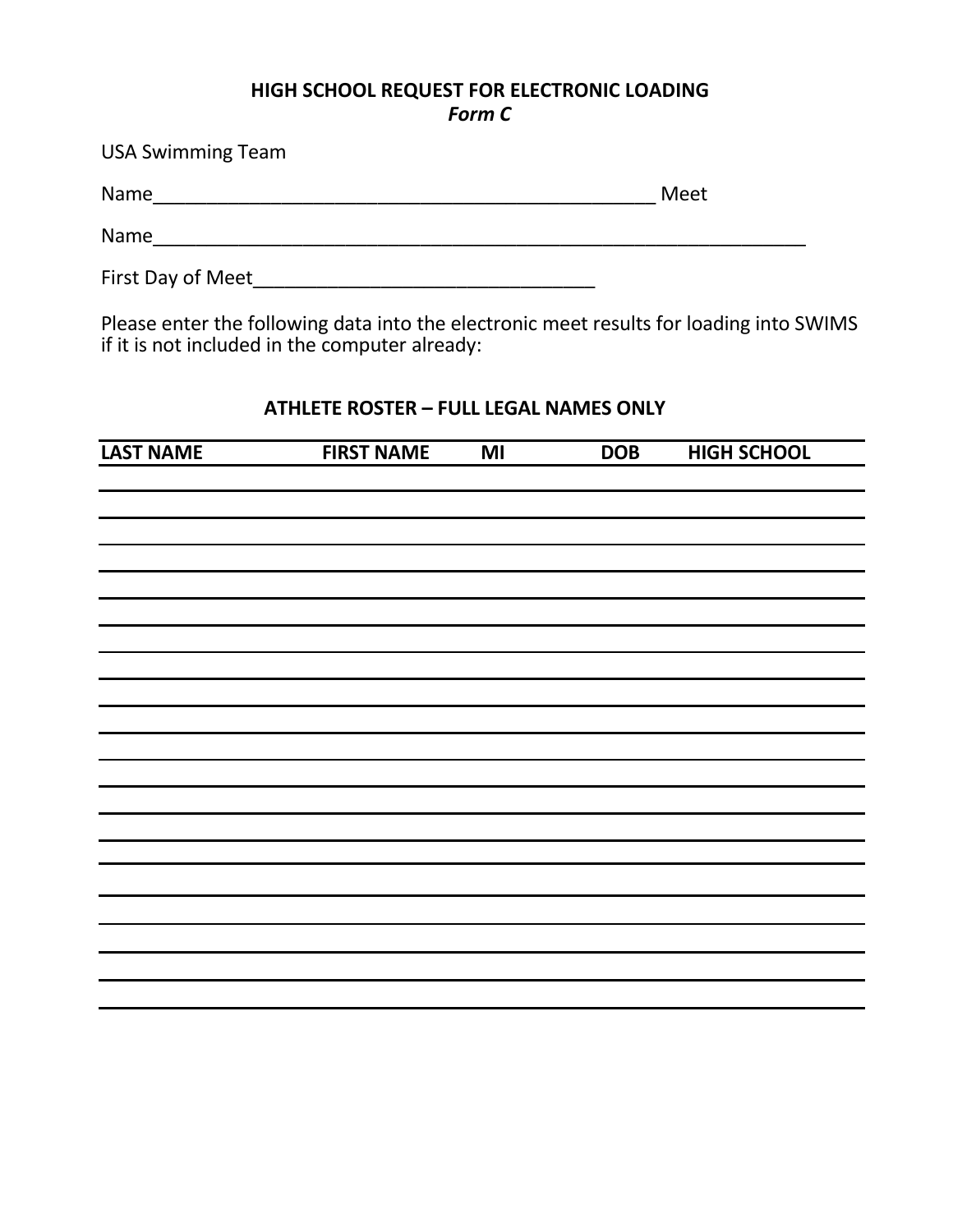### **REQUEST FOR TIME SUBMISSION FROM FOREIGN MEETS** *FORM D*

This form is to be used to request that times achieved by USA Swimming member athletes at meets sanctioned by another FINA member be entered into the SWIMS database. The USA Swimming member must be representing his/her club or be swimming unattached. The meet must comply with the minimum standards for an official time from a USA Swimming meet according to Article 102.24 in the USA Swimming Rules and Regulations.

NOTE: Times from international competitions that include the USA Swimming National Team are automatically submitted.

Swimmers who wish to compete in international meets outside of Mexico, Canada, and the Virgin Islands must obtain a Foreign Travel Permit through the LSC Registrar and USA Swimming Membership Services before competing in a foreign meet.

For times to be included in SWIMS the meet information should be submitted for approval to the Program Operations' designee 10 days in advance. SWIMS data entry shall be completed in coordination and with the approval of Program Operations.

#### **Conditions:**

- 1) The meet must be sanctioned by a FINA member. A link to the posted meet information on the FINA Member's web site must be provided to the Program Operations' designee.
- 2) A link to official meet results on the FINA member web site must be provided to the Program Operations' designee.
- 3) It is recommended that a .cl2 file or SDIF file of official results for USA Swimming members be provided, with a list of member athletes for whom inclusion of times is being requested, to the Program Operations' designee. If the USA-Swimming ID numbers and/or birthdates are not in the meet results, those must also be included for each participating athlete.

| FINA Member: _________________ | Host Team: ___________________ |                    |
|--------------------------------|--------------------------------|--------------------|
|                                |                                | (Meet Information) |
|                                | Position:                      |                    |
| Phone: <u>_______________</u>  |                                |                    |

This form or information contained therein should be emailed or scanned and emailed to the Program

Operations' designee:

Suzanne Heath suzanneheath@suddenlink.net

**Times will be entered into SWIMS within 2 weeks of receipt of the meet results by the Program Operations' designee.**